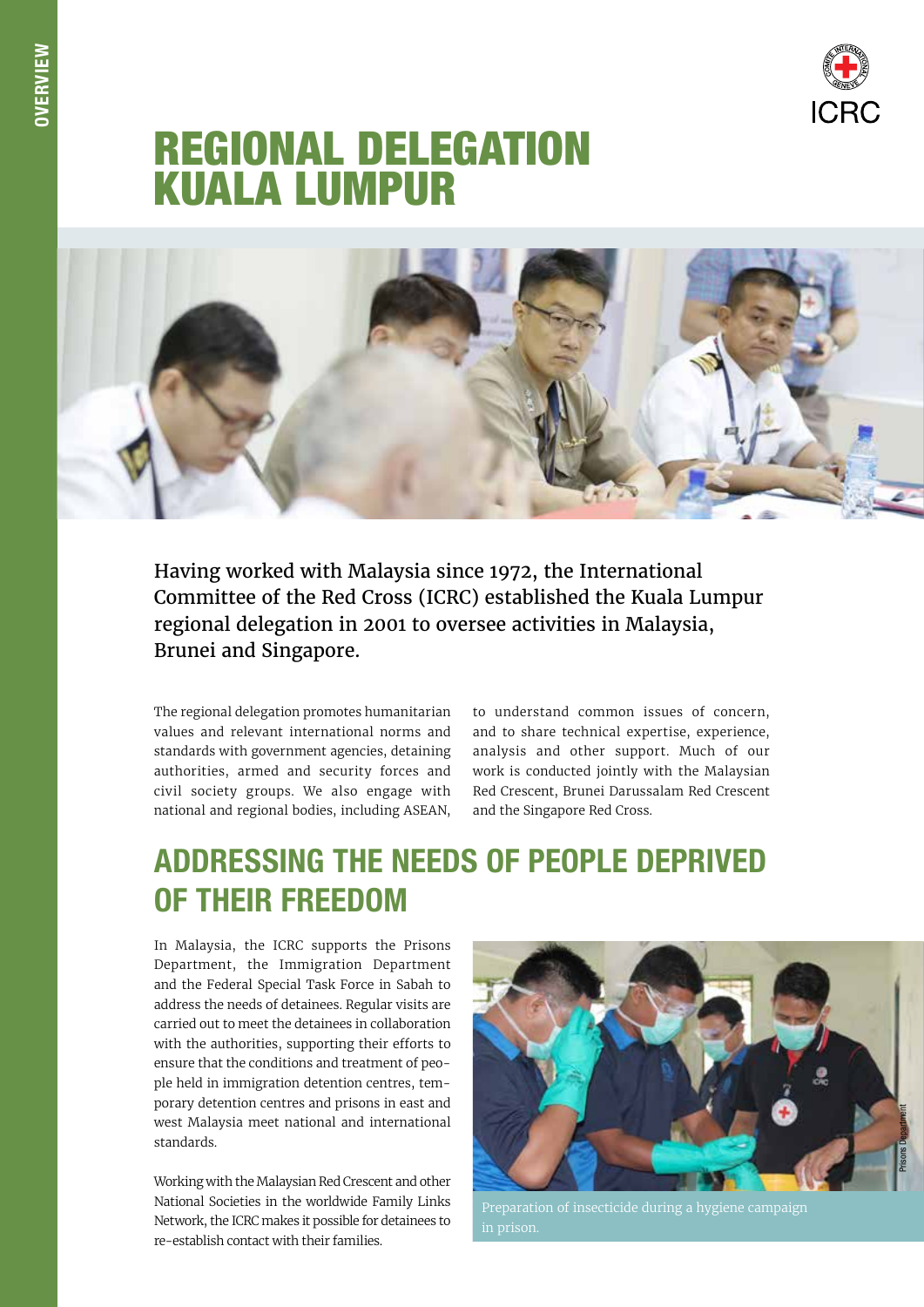# PROMOTING INTERNATIONAL HUMANITARIAN LAW AND HUMANITARIAN DEBATES



Students face a "tough soldier" in an international

The ICRC works closely with the government bodies and the Attorney-General's Chambers on the integration of International Humanitarian Law (IHL) and other related norms into

domestic legislation. The ICRC is also engaged in constructive cooperation with multilateral organizations such as the ASEAN, notably through Chair Nations and its working committees.

To reach the future decision makers and opinion leaders, the ICRC supports the teaching and learning of humanitarian law and principles in universities, secondary schools and among the youth in the National Societies. In all three countries, students and academics participate in various local and regional events.

We closely monitor regional trends and have an active voice in regional humanitarian debates, especially on migration, on implementation of IHL domestically, civil-military relations and new means and methods of warfare (including cyber warfare).

### WORKING WITH ARMED AND SECURITY FORCES

The ICRC provides regular support in disseminating IHL to military officers in Malaysia, Brunei and Singapore through Military Staff Colleges, training units and military exercises. In Malaysia, we work with the Joint Warfare Centre (PESAMA) for doctrinal review and at the Malaysian Peacekeeping Training Centre in Port Dickson for pre-deployment training of Malaysian and Brunei military officers and UN observers.

We also organize seminars and workshops for all

levels of the Malaysian Armed Forces to enhance understanding and application of humanitarian law in their operations. The ICRC provides inputs in exercise planning and execution and plays its mandated roles during the execution of the military exercises.

A Centre for Military and International Humanitarian Law has been established in partnership with the National Defence University of Malaysia. The centre raises awareness about

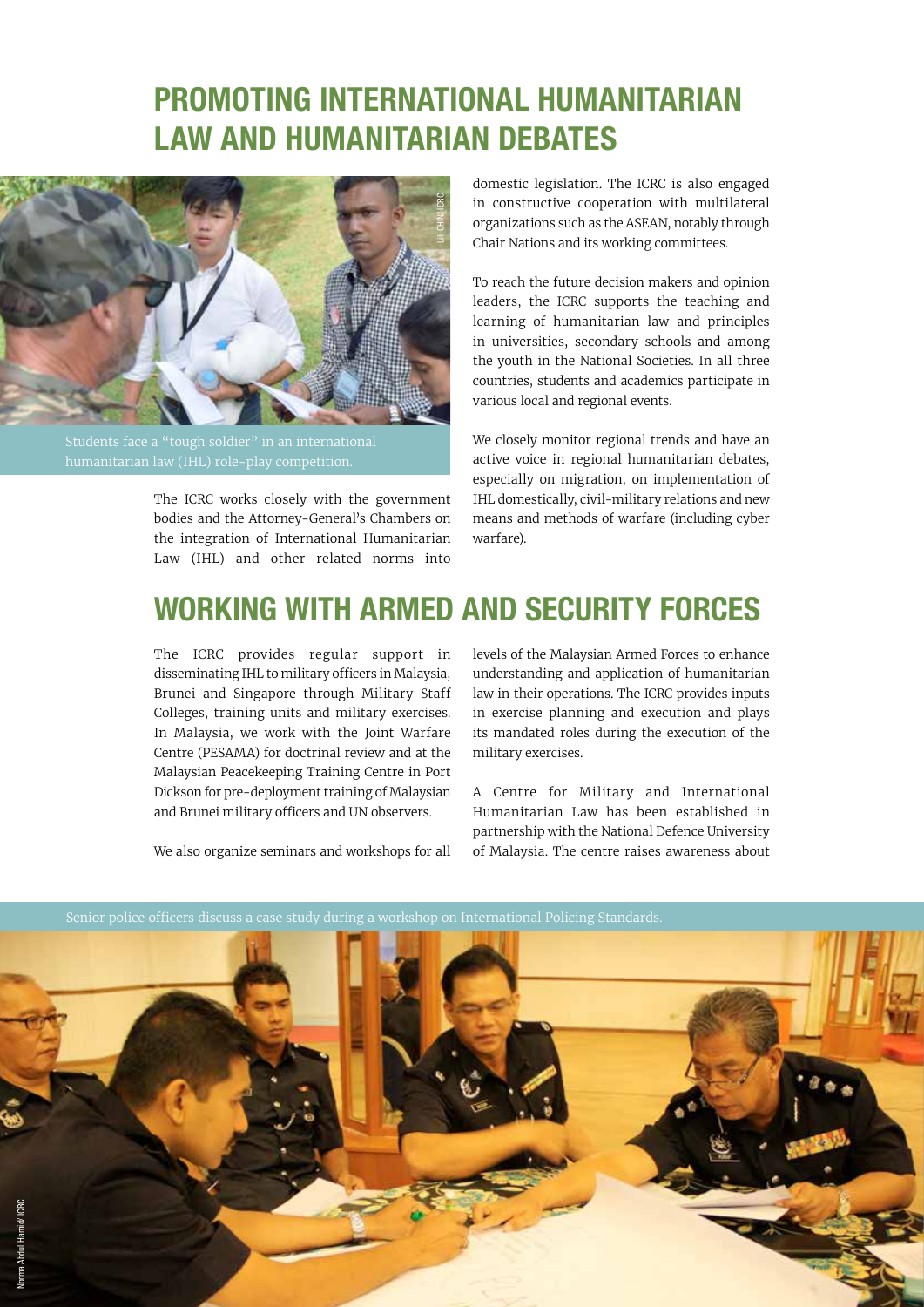military law and IHL among the Malaysian Armed Forces and the region's military and legal communities, building indigenous capacity within the region.

Working closely with the Royal Malaysia Police, the Marine Police and the Malaysian Maritime Enforcement Agency, the ICRC disseminates and shares expertise on best international policing standards, including public order management. Military officers from ESSCOM or those patrolling the border areas also attend these events. In addition, we maintain a close dialogue with the ASEANAPOL Secretariat to promote knowledge, understanding and acceptance of our mandate amongst member countries.

#### HUMANITARIAN DIPLOMACY

The ICRC participates in key multilateral forums, including the World Economic Forum, ASEAN, Shangri-La Dialogue and the Asia Pacific Roundtable. We also maintain regular dialogue with ASEAN desk officials in Malaysia, Singapore

and Brunei and other ASEAN entities such as the ASEAN Intergovernmental Commission on Human Rights, the ASEAN Foundation and the ASEAN Commission on the Rights of Women and Children.



Close engagements with key think tanks, such as the Institute of Strategic and International Studies in Malaysia and with the S. Rajaratnam School of International Studies and the Asia Research Institute in Singapore are also significant for our work in the region.

The ICRC engages with humanitarian organizations, including religious NGOs and academics, to exchange experiences and best practices on humanitarian action and principles. We also work closely with the media to highlight the humanitarian stories.